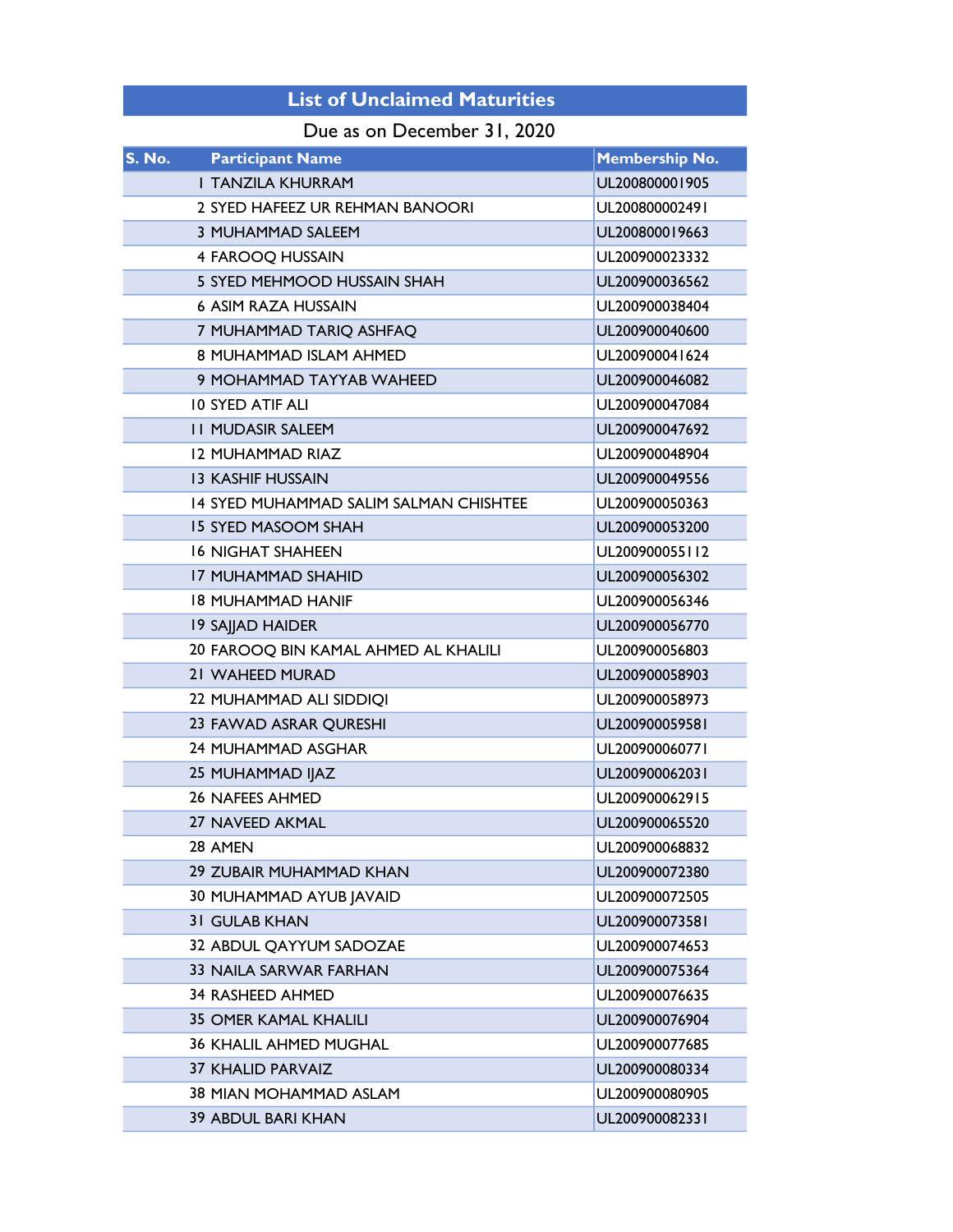| <b>40 ABDUL SAMI SIDDIQUEE</b> | UL201000083115 |  |
|--------------------------------|----------------|--|
| <b>41 GUL DARAZ KHAN</b>       | UL201000084865 |  |
| <b>42 IMRAN KHAN</b>           | UL201000085090 |  |
| 43 Kashif Ur Rehman            | UL201000088295 |  |
| <b>44 MOHAMMAD YOUNAS</b>      | UL201000089706 |  |
| <b>45 SYED MUHAMMAD IRFAN</b>  | UL201000089986 |  |
| 46 ISMAIL                      | UL201000091036 |  |
| <b>47 MUHAMMAD ABID</b>        | UL201000091095 |  |
| 48 SYED AMIN                   | UL201000093173 |  |
| <b>49 NUSRAT BEGUM</b>         | UL201000095925 |  |
| 50 NASIR MEHMOOD AWAN          | UL201000096603 |  |
| <b>51 REHAN AHMAD</b>          | UL201000096625 |  |
| <b>52 MOHAMMAD SABIR</b>       | UL201000096765 |  |
| 53 NADEEM                      | UL201000097723 |  |
| 54 MUHAMMAD IJAZ               | UL201000098585 |  |
| <b>55 MUSARAT KHAN</b>         | UL201000099252 |  |
| <b>56 MUHAMMAD ABDULLAH</b>    | UL201000099392 |  |
| 57 MUHAMMAD ABDULLAH           | UL201000099436 |  |
| 58 MUHAMMAD IMRAN              | UL201000099484 |  |
| 59 ZAFAR YASEEN                | UL201000099580 |  |
| 60 YOUSAF JAN                  | UL201000099963 |  |
| 61 MOHAMMAD NASIR MEHMOOD KHAN | UL201000099996 |  |
| 62 MUHAMMAD AYUB               | UL201000100114 |  |
| <b>63 AFSHAN ISRAR</b>         | UL201000100346 |  |
| 64 MUHAMMAD SAJID CHOHAN       | UL201000100965 |  |
| 65 ZULFIQAR ALI SHAIKH         | UL201000101761 |  |
| <b>66 MUHAMMAD ABDULLAH</b>    | UL201000102052 |  |
| <b>67 AZHAR UL AHSAN</b>       | UL201000102354 |  |
| <b>68 ZAFAR ALI SOOMRO</b>     | UL201000102520 |  |
| <b>69 NAILA AZMAT</b>          | UL201000103076 |  |
| <b>70 SADIA KHATOON</b>        | UL201000103290 |  |
| <b>71 FAISAL KAMRAN</b>        | UL201000103931 |  |
| 72 MUHAMMAD RIZWAN             | UL201000104034 |  |
| 73 MUHAMMAD JAMIL AHMAD        | UL201000107976 |  |
| 74 MAHOMED LIACAT GENHA KHAN   | UL201000108956 |  |
| 75 MUHAMMAD MUZAMAL HUSSAIN    | UL201000109715 |  |
| <b>76 NALAINE MUHAMMAD</b>     | UL201000110710 |  |
| 77 HAROON                      | UL201000111034 |  |
| <b>78 ZAHID MEHMOOD</b>        | UL201000112493 |  |
| 79 SIRAJ UD DIN                | UL201000112692 |  |
| 80 MUHAMMAD SHAFIQ AHMAD AJMAL | UL201000114803 |  |
| 81 MUHAMMAD SHAFIQ AHMAD AJMAL | UL201000114825 |  |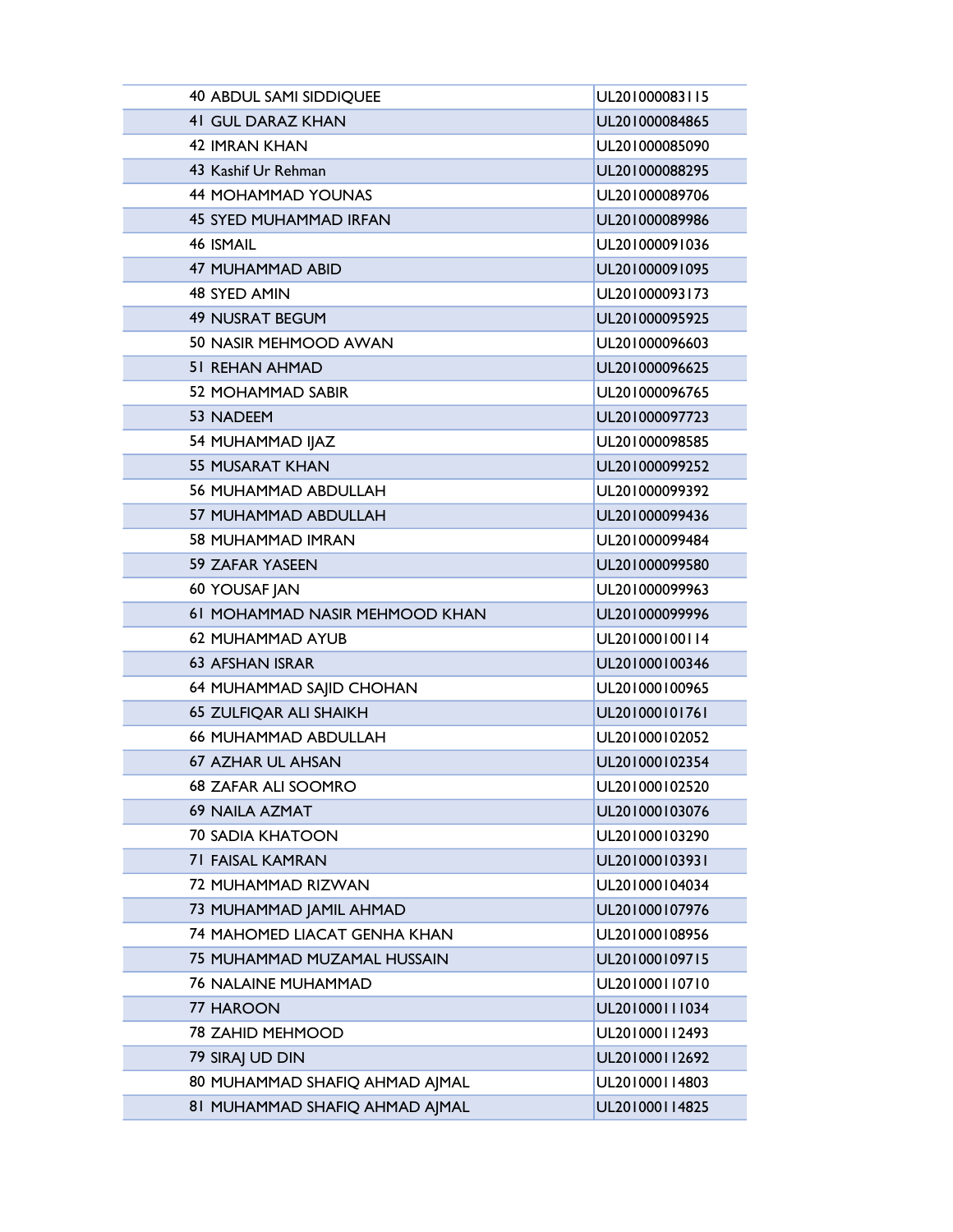| 82 MUHAMMAD SHAFIQ AHMAD AJMAL       | UL201000114873 |  |  |
|--------------------------------------|----------------|--|--|
| 83 MUHAMMAD SHAFIQ AHMAD AJMAL       | UL201000114884 |  |  |
| 84 MUHAMMAD SHAFIQ AHMAD AJMAL       | UL201000114895 |  |  |
| 85 SHAHEENA                          | UL201000116726 |  |  |
| <b>86 FIDA MOHAMMAD</b>              | UL201000116774 |  |  |
| 87 ABDUL HAMEED                      | UL201000117091 |  |  |
| 88 SHERAZ                            | UL201000117813 |  |  |
| 89 SAJJAD MALIK                      | UL201000118185 |  |  |
| 90 IFTHIKAR AHMED                    | UL201000118690 |  |  |
| 91 MUHAMMAD YOUSAF                   | UL201000118723 |  |  |
| 92 SHAHID BASHIR                     | UL201000118981 |  |  |
| 93 KAMRAN KHAN                       | UL201000119913 |  |  |
| 94 BASHIR AHMED SHEIKH               | UL201000121114 |  |  |
| 95 AISHA KHATOON                     | UL201000121696 |  |  |
| <b>96 ZUBAIR ALI MALIK</b>           | UL201000122201 |  |  |
| 97 MUHAMMAD ASLAM KHAN               | UL201000122455 |  |  |
| 98 MUHAMMAD FAROOO                   | UL201000124846 |  |  |
| 99 ADNAN AHMED JAMIL                 | UL201000125034 |  |  |
| 100 ABID YAR                         | UL201000125362 |  |  |
| <b>101 HAMED JAMAL</b>               | UL201000127436 |  |  |
| <b>102 SYEDA AFSHEEN BANO</b>        | UL201000127484 |  |  |
| <b>103 NIAZ MOHAMMAD</b>             | UL201000127624 |  |  |
| <b>104 MUNAWER HUSSAIN BHATTI</b>    | UL201000127941 |  |  |
| 105 MUHAMMAD SAMHAN GHAZNAVI         | UL201000128114 |  |  |
| <b>106 MUHAMMAD SARFARAZ</b>         | UL201000128206 |  |  |
| <b>107 MUHAMMAD RAMZAN</b>           | UL201000128324 |  |  |
| 108 ZULFIQAR ALI KHAN                | UL201000129234 |  |  |
| <b>109 GULAM NABI</b>                | UL201000130052 |  |  |
| <b>IIO RAJA JAMSHAID ALI</b>         | UL201000132222 |  |  |
| <b>III KHALID MASOOD CHANNA</b>      | UL201000132314 |  |  |
| <b>II2 SALEEM RAZA</b>               | UL201000132550 |  |  |
| <b>113 MUHAMMAD ABDUL QADEER</b>     | UL201000132955 |  |  |
| <b>II4 IFTIKHAR</b>                  | UL201000133062 |  |  |
| <b>II5 NOSHABA NOOR</b>              | UL201000133600 |  |  |
| <b>116 JUNAID KHAN</b>               | UL201000134145 |  |  |
| <b>II7 ALEEMUDDIN</b>                | UL201000134801 |  |  |
| <b>118 FARZANA NADEEM</b>            | UL201000135011 |  |  |
| <b>119 ASHRAF KHAN</b>               | UL201000137660 |  |  |
| <b>120 SYED ZAFAR UD DIN BUKHARI</b> | UL201000138846 |  |  |
| <b>121 MUHAMMAD SOHAIL</b>           | UL201000139583 |  |  |
| 122 PAZEER GUL                       | UL201000140725 |  |  |
| <b>123 MUHAMMAD NADEEM</b>           | UL201000141952 |  |  |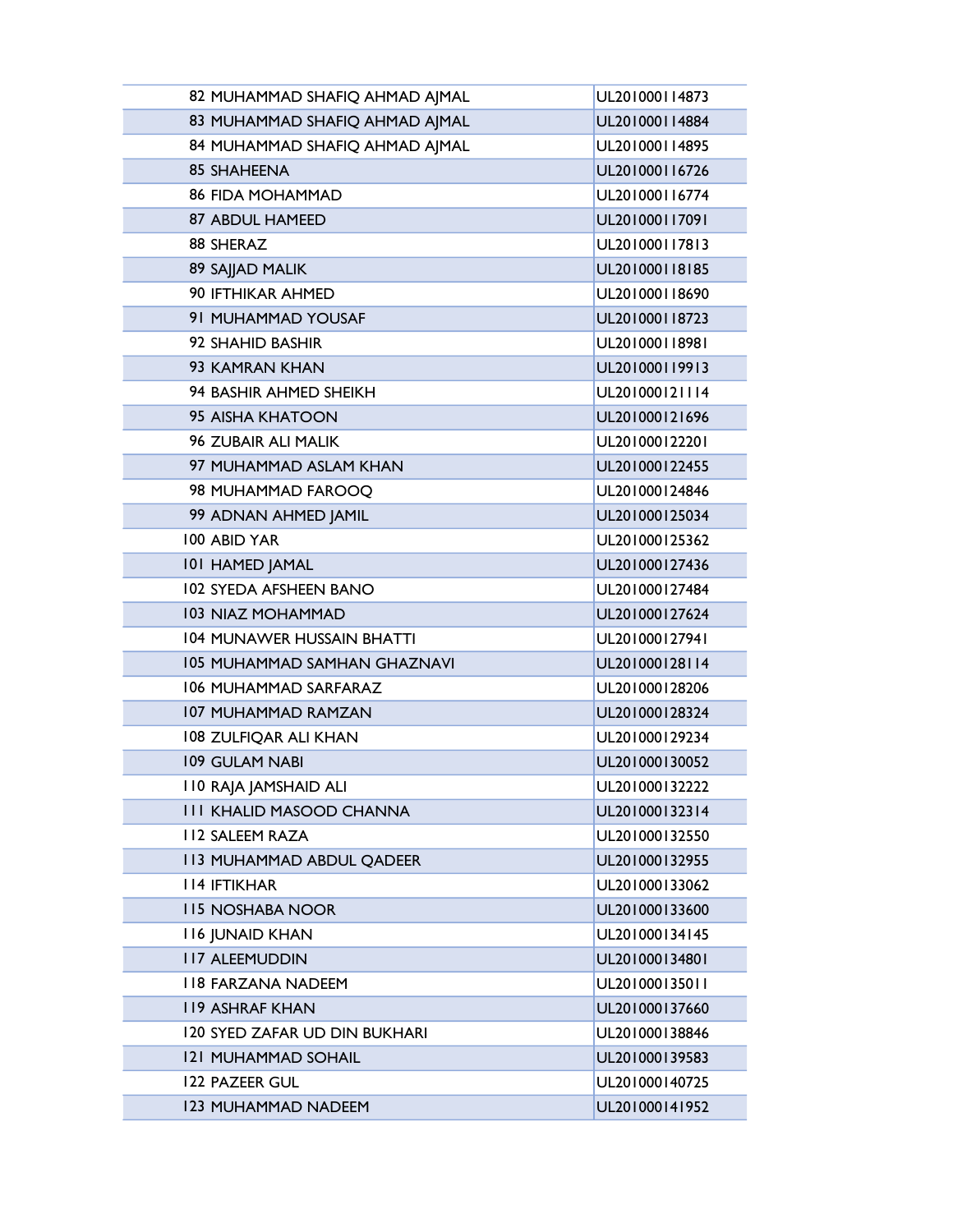| 124 ZULFIQAR ALI                      | UL201000142066 |  |
|---------------------------------------|----------------|--|
| <b>125 MUHAMMAD ARSHAD</b>            | UL201000142195 |  |
| <b>126 MOHAMMAD NADEEM AHMED</b>      | UL201000142416 |  |
| <b>127 KHALID MEHMOOD</b>             | UL201000143035 |  |
| <b>128 ASGHAR UDDIN</b>               | UL201000143116 |  |
| <b>129 SYED ZAFAR ULLAH HUSAINI</b>   | UL201000144015 |  |
| <b>130 MUHAMMAD AMIN ULLAH ASHRAF</b> | UL201000144505 |  |
| <b>131 IMTIAZ ALI</b>                 | UL201000144973 |  |
| <b>132 ABDUL HAMEED</b>               | UL201000145043 |  |
| <b>133 MOHAMMAD ALI</b>               | UL201000145452 |  |
| <b>134 ABDUL WAHAB SOOMRO</b>         | UL201000145614 |  |
| <b>135 AFZAL AHMED KHATRI</b>         | UL201000146200 |  |
| <b>136 SHOAIB AHMAD</b>               | UL201000146491 |  |
| 137 AMJAD IQBAL                       | UL201000146955 |  |
| <b>138 SALMA BANO</b>                 | UL201000146970 |  |
| <b>139 UMAIR HALEEM</b>               | UL201000147994 |  |
| 140 NAVEED ULHAQ QAZI                 | UL201000149442 |  |
| <b>141 RAZA Y MUSTFA</b>              | UL201000151074 |  |
| 142 ANIS SAQIB ZUBERI                 | UL201000151284 |  |
| 143 HAJI QADIR BUX                    | UL201000151424 |  |
| 144 MUHAMMAD SHAFIQ MIRZA             | UL201000151870 |  |
| 145 SYED ALI NASEER SHAH              | UL201000155031 |  |
| <b>146 MUHAMMAD ZEESHAN</b>           | UL201000157013 |  |
| 147 ABDUL WAHEED RAJPUT               | UL201000159920 |  |
| 148 SYED ALI ZAFAR SHAH               | UL201000160012 |  |
| 149 ASIM AHMED QURESHI                | UL201000160056 |  |
| <b>150 NOOR UL AIN</b>                | UL201000160395 |  |
| <b>151 KHALID LATEEF AWAN</b>         | UL201000163103 |  |
| <b>152 MUHAMMAD GHAZANFAR KHAN</b>    | UL201000169204 |  |
| <b>153 MUHAMMAD REHAN KHAN</b>        | UL201100179044 |  |
| 154 RANA WAQAS                        | UL201100186324 |  |
| <b>155 MUHAMMAD RAFIQ MALIK</b>       | UL201100187934 |  |
| <b>156 AATIF KAMAL</b>                | UL201100188074 |  |
| <b>157 ANWARI LATIF</b>               | UL201100190174 |  |
| <b>158 DOST ALI</b>                   | UL201100192300 |  |
| <b>159 ZEESHAN AHMED</b>              | UL201100199274 |  |
| <b>160 NAZIA GHULAM</b>               | UL201100199414 |  |
| <b>161 ABDUL SAMEE KHAN</b>           | UL201100200372 |  |
| <b>162 SHAKEEL AHMED</b>              | UL201100206576 |  |
| <b>163 GULNAR BEGUM MEMON</b>         | UL201100211550 |  |
| <b>164 MUHAMMAD MUMTAZ HUSSAIN</b>    | UL201100211701 |  |
| <b>165 QURBAN ALI SAHITO</b>          | UL201100224006 |  |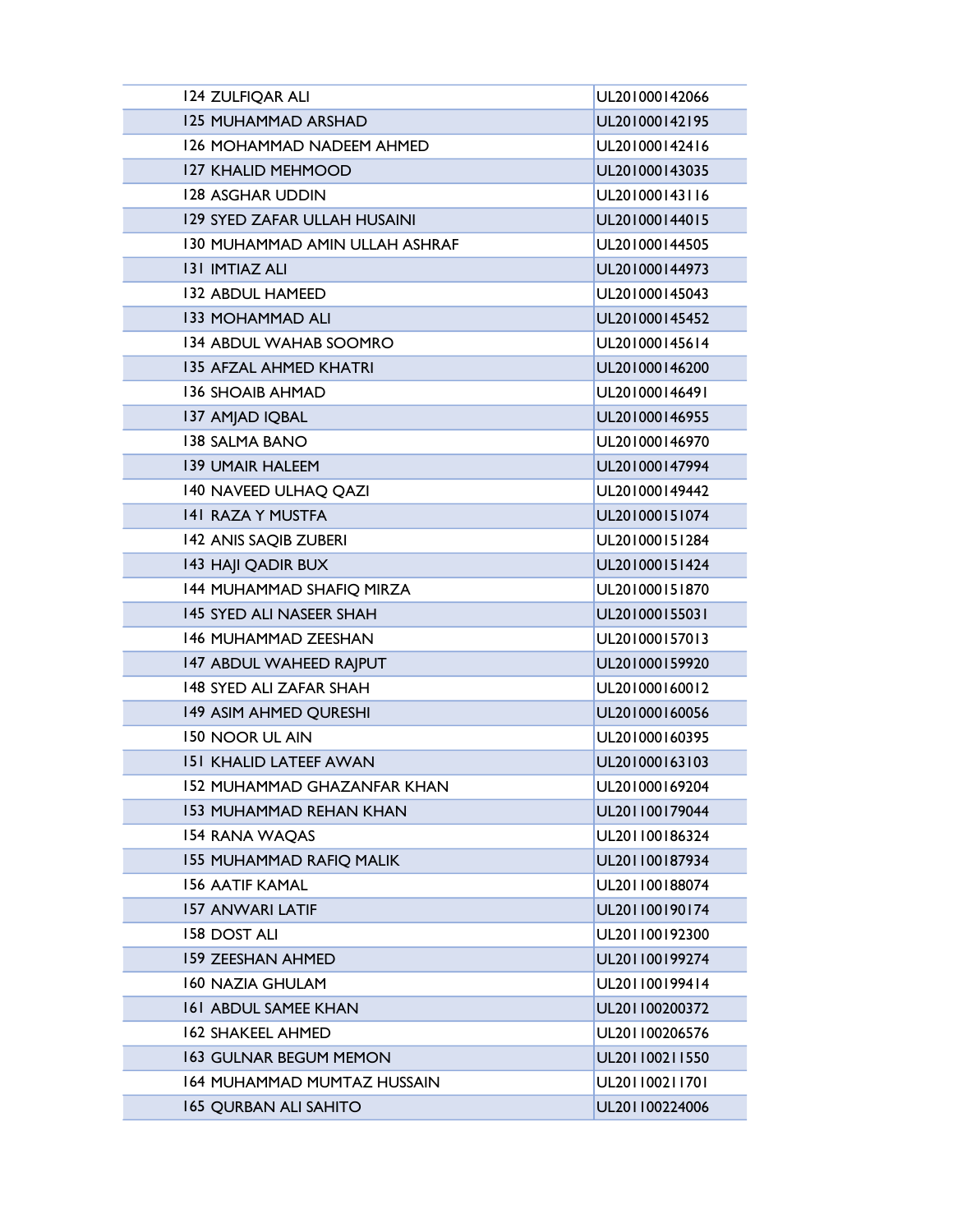| <b>166 GHULAM NABI NAPAR</b>       | UL201100232163 |  |  |
|------------------------------------|----------------|--|--|
| <b>167 ZAFAR IQBAL KHAN</b>        | UL201100238636 |  |  |
| <b>168 ALLAH DINO</b>              | UL201100239686 |  |  |
| <b>169 SHAHID IQBAL</b>            | UL201200303124 |  |  |
| 170 MUHAMMAD ABDUL QADEER          | UL201200311863 |  |  |
| 171 RANA MUHAMMAD ZEESHAN          | UL201200337461 |  |  |
| 172 NASEEM AKHTAR                  | UL201200339071 |  |  |
| 173 ABDULLAH                       | UL201200340681 |  |  |
| <b>174 ABDUL KHALIQ</b>            | UL201200344645 |  |  |
| <b>175 MUHAMMAD RAFIQUE</b>        | UL201300360030 |  |  |
| 176 AYAZ AHMED                     | UL201300378985 |  |  |
| <b>177 YASIR KHAN</b>              | UL201300385952 |  |  |
| <b>178 MUHAMMAD ASLAM</b>          | UL201300386910 |  |  |
| 179 SYED MUHAMMAD ALI SHAH         | UL201300389916 |  |  |
| <b>180 FASIH UR REHMAN</b>         | UL201300393921 |  |  |
| <b>181 RAMIN KORRANI</b>           | UL201300396102 |  |  |
| <b>182 ZAHID ISLAM</b>             | UL201300421302 |  |  |
| <b>183 KHALID NASEEM</b>           | UL201300435324 |  |  |
| <b>184 MUHAMMAD NAEEM</b>          | UL201300442943 |  |  |
| <b>185 AJAB KHAN</b>               | UL201300448392 |  |  |
| <b>186 MUHAMMAD IDREES</b>         | UL201400466536 |  |  |
| <b>187 MUHAMMAD AZEEM AMIN</b>     | UL201400480632 |  |  |
| <b>188 MAHBOOB ALAM</b>            | UL201400480761 |  |  |
| <b>189 GHULAM ABBAS</b>            | UL201400489614 |  |  |
| 190 NAQI UD DIN                    | UL201400498121 |  |  |
| <b>191 MUHAMMAD YOUSAF MIR</b>     | UL201400498456 |  |  |
| <b>192 KAMRAN MIR</b>              | UL201400498471 |  |  |
| <b>193 WAHEED UL HASSAN SHAHID</b> | UL201400499392 |  |  |
| 194 Siraj ud Din                   | UL201400505994 |  |  |
| 195 Muhammad Tariq                 | UL201400506462 |  |  |
| 196 SEEMA SIRAI                    | UL201400507291 |  |  |
| <b>197 MUHAMMAD BASHIR</b>         | UL201400518233 |  |  |
| <b>198 ZIA UR REHMAN</b>           | UL201400518340 |  |  |
| 199 ZAIN IBRAR                     | UL201400519773 |  |  |
| <b>200 SHAKEELA IBRAR</b>          | UL201400519795 |  |  |
| 201 FAHIM AHMED SIDDIQUI           | UL201400520543 |  |  |
| <b>202 SURESH KUMAR</b>            | UL201400520856 |  |  |
| 203 AYAZ AHMED BALOCH              | UL201400521755 |  |  |
| 204 ZULFIQAR ALI SOOMRO            | UL201400522411 |  |  |
| <b>205 RIZWANA KAUSAR</b>          | UL201400523951 |  |  |
| 206 AHMED DIN                      | UL201400524091 |  |  |
| <b>207 NADEEM MEMON</b>            | UL201400525395 |  |  |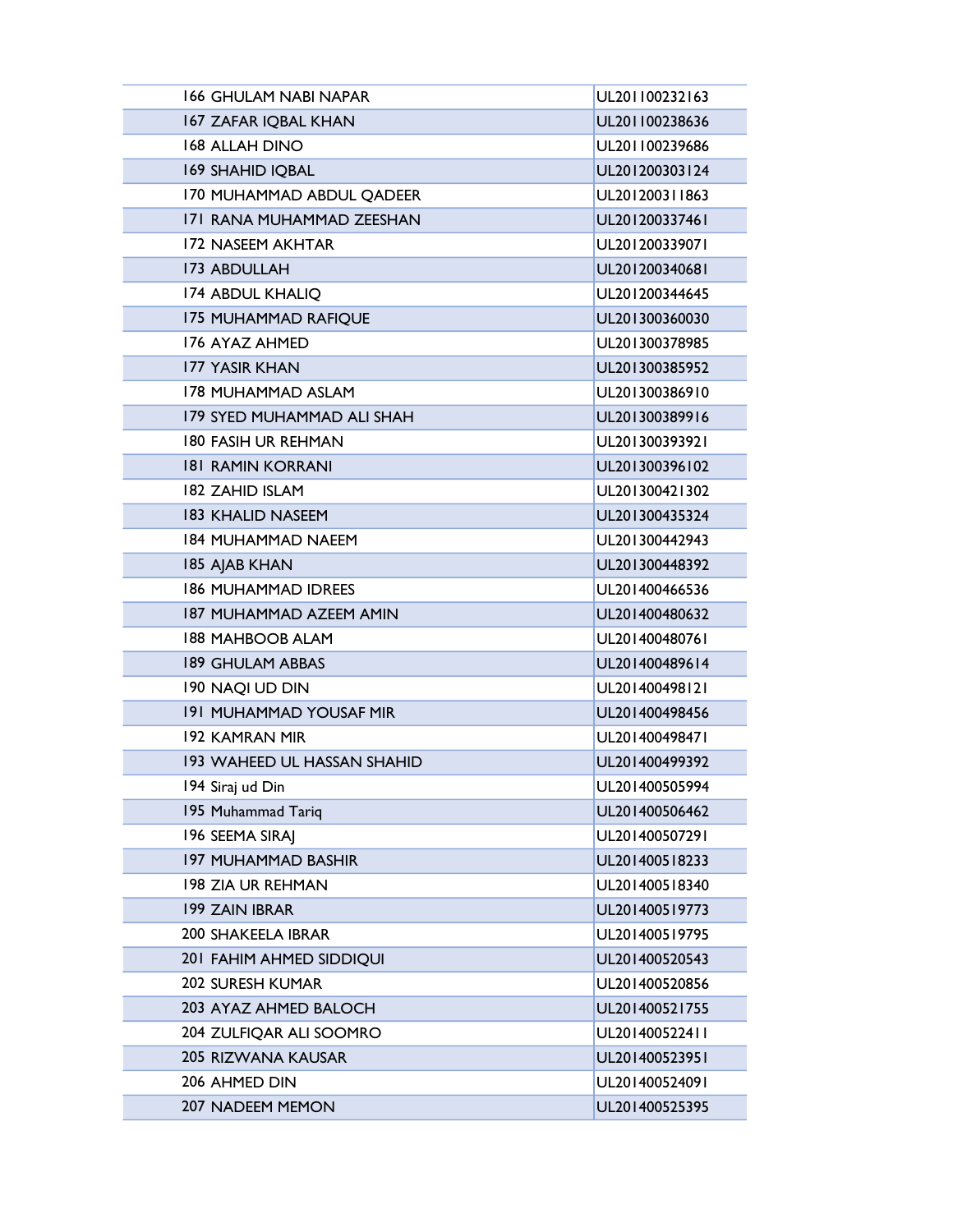| 208 AMIR JAMAL                | UL201400530273 |
|-------------------------------|----------------|
| <b>209 KHALID NASEEM</b>      | UL201400533261 |
| 210 SHAGUFTA NASEER           | UL201400536595 |
| 211 MUHAMMAD YOUSAF MIR       | UL201400537800 |
| 212 GULNAR BEGUM MEMON        | UL201400539970 |
| 213 MUBSHRA RANEE             | UL201500549950 |
| 214 NAJEEB ULLAH              | UL201500559002 |
| 215 MUHAMMAD SHERAZ SHARIF    | UL201500562200 |
| 216 SYEDA FAIZA ZARTAJIA      | UL201500562771 |
| 217 ABDULLAH SHAKIR           | UL201500562863 |
| 218 MUHAMMAD BASHARAT QURESHI | UL201500569060 |
| 219 ABDUL SALAM SHAIKH        | UL201500570773 |
| 220 MEHWISH                   | UL201500572420 |
| 221 ZARAK KHAN                | UL201500572571 |
| 222 AIJAZ AHMED MAGSI         | UL201500579324 |
| 223 HAMED JAMAL               | UL201500584946 |
| 224 SHAHZAD AHMED             | UL201500585123 |
| 225 MUHAMMAD SALMAN           | UL201500591423 |
| 226 MUHAMMAD LAIQAT           | UL201500591530 |
| 227 TAHIR IQBAL               | UL201500591902 |
| 228 MUHAMMAD JAVED            | UL201500592101 |
| <b>229 ABDUL GHAFOOR</b>      | UL201500594083 |
| 230 YASIN YUSUF VALLYBHAI     | UL201500594105 |
| 231 SHEIKH MUHAMMAD FURQAN    | UL201500595214 |
| 232 SYED ASIM ALI SHAH        | UL201500598596 |
| 233 MUHAMMAD NAJEEB           | UL201500598600 |
| 234 BASHARAT SAEED            | UL201500599064 |
| <b>235 MUHAMMAD ABBAS</b>     | UL201500602085 |
| 236 SYED ASIM ALI SHAH        | UL201500603054 |
| <b>237 BUSHRA REHMAN</b>      | UL201500603570 |
| 238 MOHAMMAD AZAZ ASLAM       | UL201500607884 |
| 239 M AFZAL NAQSHBANDI        | UL201500610916 |
| 240 MEHWISH NISAR             | UL201500613403 |

To claim benefits under your membership please contact:

## Head of Member Support Services

Pak-Qatar Family Takaful Limited Direct: (+92 21) 34328966 PABX: (+92 21) 34311747 - 56 (Ext 187) Email: iftakaful@pakqatar.com.pk